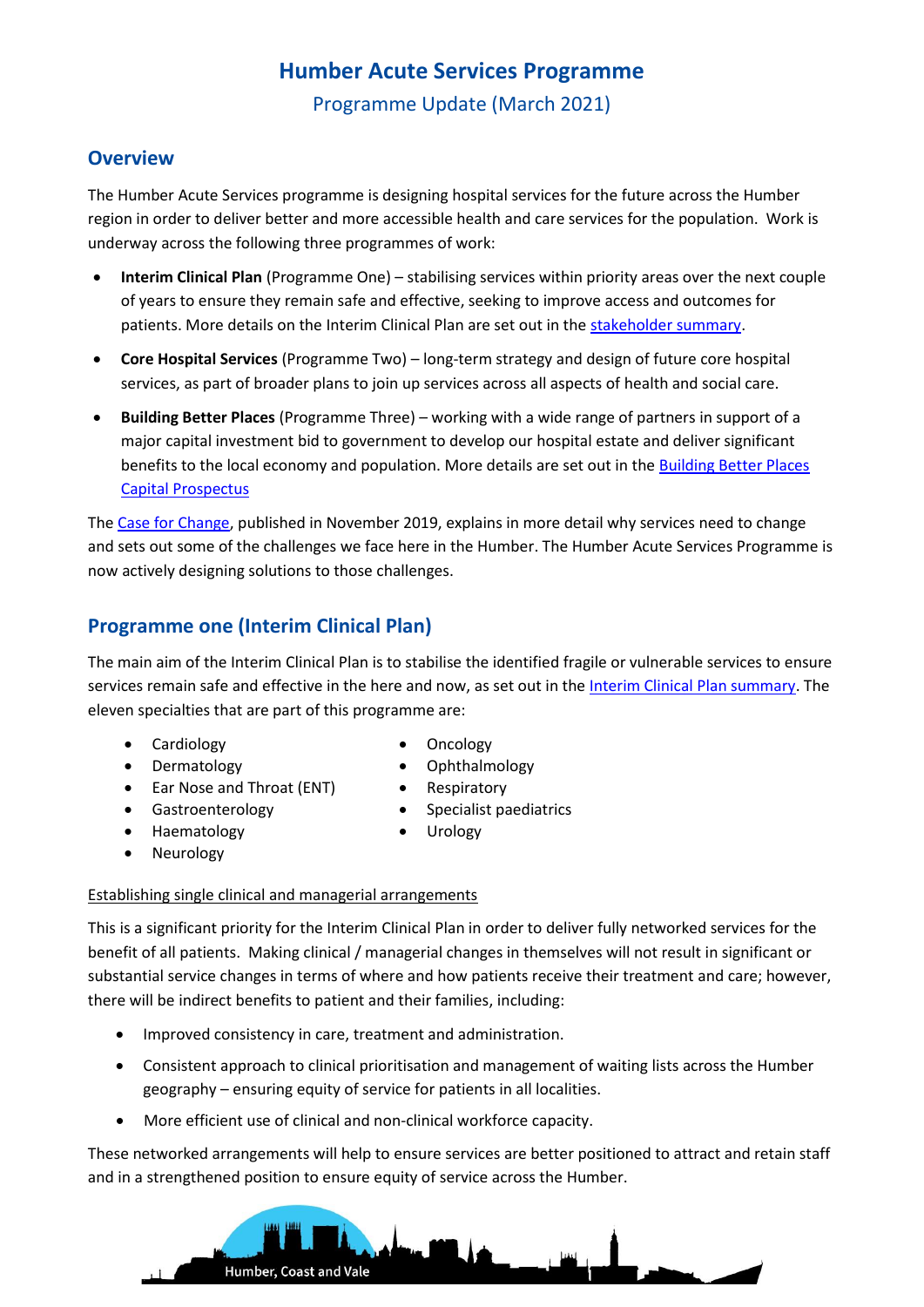For the specialties within Phase One of the Interim Clinical Plan – neurology, ENT, dermatology, oncology and haematology – it is anticipated that Hull University Teaching Hospitals NHS Trust (HUTH) will host the networked services and that networked arrangements will be put in place by Summer 2021.

#### Oncology services

In order to ensure services remained safe, temporary changes were made to where and how some services were provided in January 2020. As part of the commitment made at the time, a review of the temporary changes is ongoing and is considering the impact on patients of the changes through capturing and analysing feedback from patients accessing oncology services between January and June 2020. The relevant patients were sent a survey in the post to fill out, in addition the survey was also hosted online and additional support such as large print, alternative languages and supported telephone discussions were offered. A separate survey was distributed to clinicians and staff groups affected by the changes.

Analysis of the feedback from patients and staff is being undertaken to inform an options appraisal exercise looking at the future delivery of oncology services. This work is expected to be completed by Spring/Summer 2021.

#### Haematology services

Haematology services have also been subject to temporary changes introduced on the grounds of patient safety between July and October 2020. Engagement with patients and staff affected by these changes will be undertaken over the coming months. In line with current COVID-19 restrictions, we will adopt a mixed approach combining paper and digital questionnaires. Additional support will be offered to respondents, such as large print, alternative languages and supported telephone discussions.

Analysis of the feedback from patients and staff will be completed and actively used to inform decisions about the future delivery of haematology services. This work is expected to be completed by Summer 2021.

### Ears, Nose and Throat (ENT) services and Urology services

In July 2017, the NLaG Trust Board agreed a set of urgent temporary changes to ENT and Urology services on the grounds of patient safety, implemented from September 2017.

One of the first priorities for these services coming together across the two acute Trusts will be reviewing these temporary changes, to help inform the development of future service proposals. The review work will commence early in Spring 2021.

### Ophthalmology services

The increasing demand for eye health services means there is an urgent need to modernise the service, reduce the flow of patients into the Hospital Eye Service and treat patients within other settings.

Planned improvements in digital connectivity between community providers and hospital-based services will improve referrals and management of patients across providers. The ability to share digital images with hospital teams will help to prevent unnecessary trips to hospital for some patients and it is anticipated these improvements will allow some patients with low risk conditions to be managed effectively by their local optician, whilst also creating more capacity within the Hospital Eye Service to treat patients with more serious conditions.

New models of care are in the early stages of development and further details will be provided in future updates. Engagement with the relevant patients and staff will form a key part of these developments.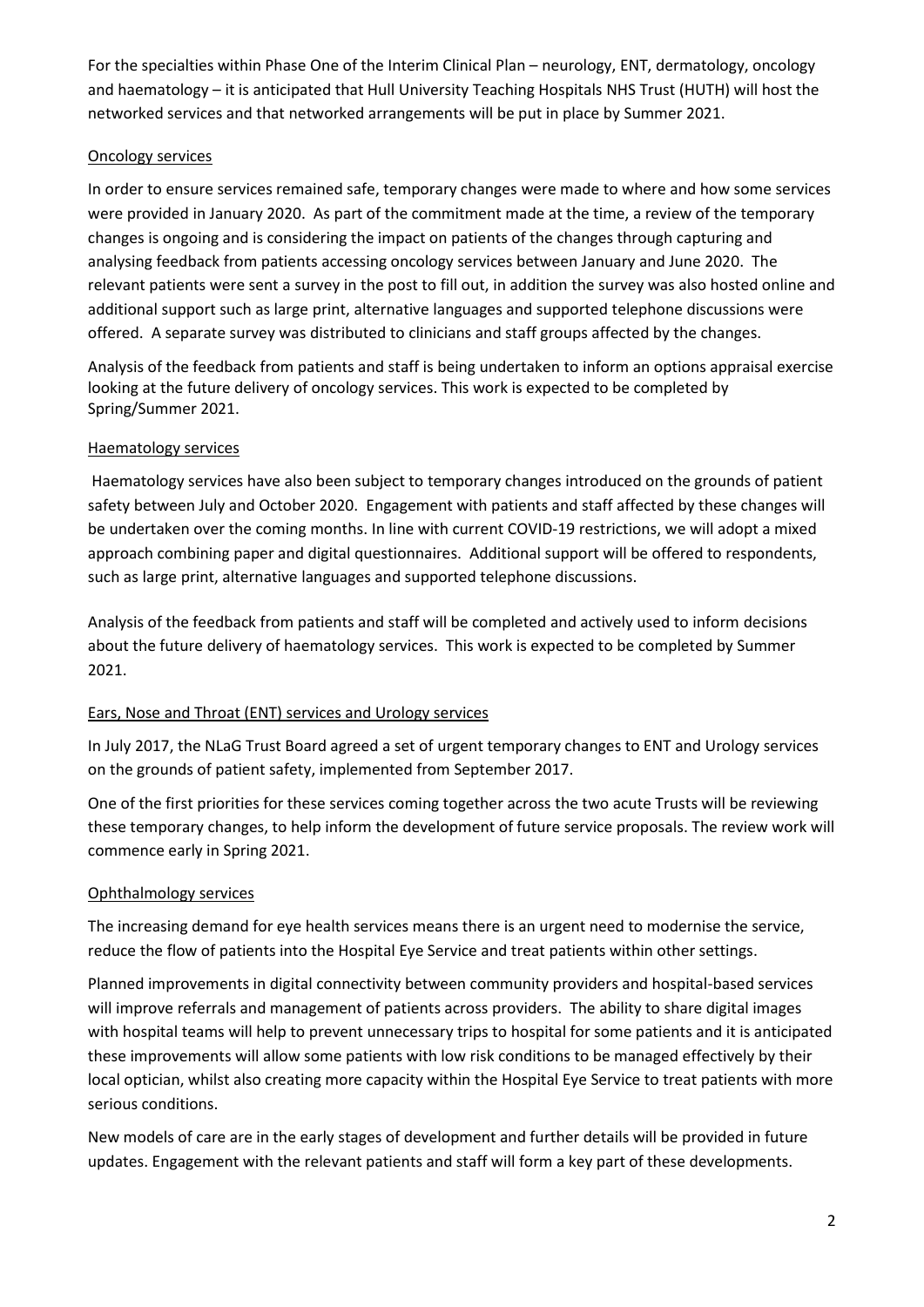# **Programme two (Core Hospital Service)**

The overall objective of this programme is to design sustainable and effective service models for the future delivery of hospital services. This work is being led by our clinical teams who are currently working to design potential models of care for the following core hospital service areas:

- Urgent and Emergency Care,
- Maternity, Neonatal care and Paediatrics
- Planned Care

We will also be working closely with patients, carers, staff and the wider public to help inform the potential options and ensure the solutions we put forward have been shaped by the people who ultimately will be using the services in the future.

Our engagement includes the following strands:

- Asking '*What Matters to You?*' to gather the views of staff, patients, the wider public and other stakeholders to ensure the decision-making process is informed by a range of views and opinions. You can access and complete the short surve[y here,](https://www.surveymonkey.co.uk/r/Hospitalsofthefuture) until 5 April 2021.
- A wide range of staff and clinical engagement to ensure staff teams across both acute Trusts, as well as other health and care partners, have opportunities to help shape the future.
- Working with different groups and communities to understand current barriers to accessing care and the impact any proposed changes might have on our most deprived communities and those with protected characteristics.
- Finding out how different people feel about using digital technology to access health and care services and helping us to understand how we can offer digital options without leaving some people excluded.
- Listening to new and expectant mothers, women trying to conceive and surrogates to find out how they feel about the different birthing choices available to them.
- Making sure it is as easy as possible for people to find out information about the programme and tell us what they think at any stage.
- Involving representatives of our local population in judging or appraising the possible solutions.

We have also continued to engage and involve our Citizen's Panel – which acts as a critical friend to the programme and helps to ensure the voices of local people are heard by providing input into and critique of our plans for engagement. They also support the development of effective communications by reviewing and commenting on public-facing information to ensure readability.

The Citizen's Panel has recently undertaken a review and refresh of the Terms of Reference and membership, which has served to strengthen representation on the Panel; specifically, in terms of geographical and Black, Asian and Minority Ethnic (BAME) representation.

# **Programme three (Building Better Places)**

We continue to work with a wide range of partners including local authorities, universities, Local Enterprise Partnerships and development partners on proposals to develop our hospital estate and deliver significant, wide ranging community benefits in each of the four areas across the Humber.

We are seeking approval to develop a large-scale capital investment plan for our hospital estate across the Humber that will support better clinical care but also make a significant contribution to the wider economic regeneration of the region.